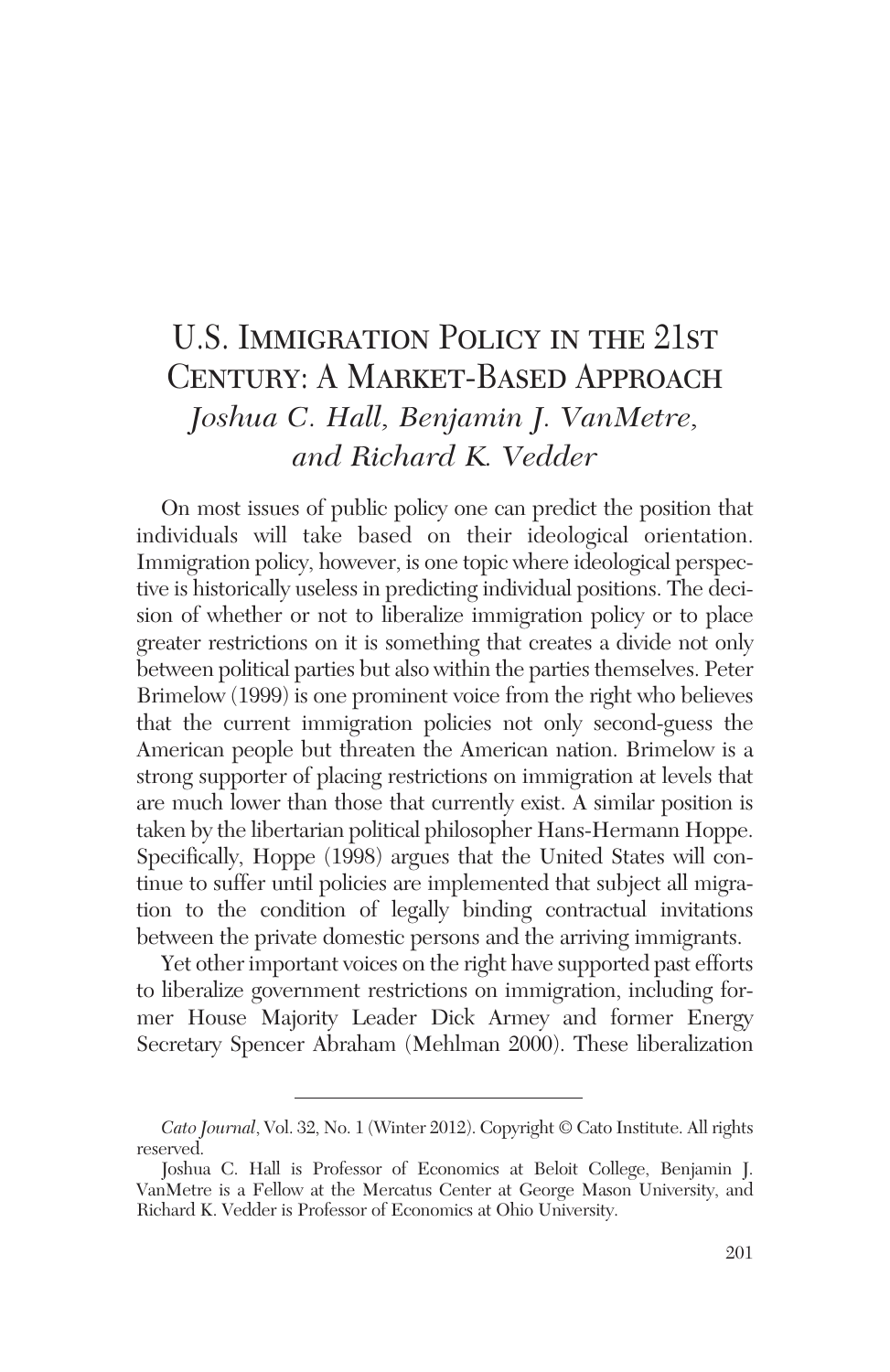efforts stem from the argument that markets work as efficiently in the area of human mobility as they do in other forms of economic activity. Additionally, important voices from the libertarian movement, Walter Block in particular, support liberalized immigration policy by defending the argument that "like tariffs and exchange controls, migration barriers of whatever type are egregious violations of laissez-faire capitalism" (Block 1998: 168).

Liberals have also found themselves divided on issues surrounding immigration. Labor unions and their leaders have historically opposed immigration, although this view is beginning to change as they are realizing that the number of immigrant union members has been rapidly increasing (Migration Policy Institute 2004). Also, the increasing dominance of public sector unions in the labor movement has reduced the influence of private sector unions, which have historically opposed immigration (see Norcross 2011 for more on the distinction between public and private sector unions). But as the anti-globalization movement has shown, many on the left favor reductions in the international movement of not only goods, services, and capital but human labor as well (Bhagwati 2004). However, there are others on the left such as the late Sen. Edward Kennedy, who have generally favored efforts to expand immigration to the United States (Kiely 2009).

When examining these various views on immigration it's important not to fall subject to the all too common misperception that one's immigrant status dictates one's position in the debate, viewing immigrants as pro-immigration and nonimmigrants as anti-immigration. This is clearly not the case as Brimelow (1999), Hoppe (1998) and Borjas (1999) are some of the most prominent skeptics of immigration and are immigrants themselves—anti-immigrant immigrants. In fact, the anti-immigrant immigrant is not a new phenomenon. It stems from the growing instinct for individuals to think that their generation is the Great Generation and that those who follow are somehow inferior. So it goes with immigration. One can speculate that the individuals who arrived on the *Mayflower* lamented newcomers arriving to Massachusetts on subsequent boats in the 1620s as lacking the motivation, the ingenuity, or some other positive attribute allegedly possessed in abundance by those arriving earlier.

In the 18th century, Benjamin Franklin lamented the allegedly deleterious effects of new German arrivals to Philadelphia by disparagingly speaking of how Pennsylvania was being "Germanized."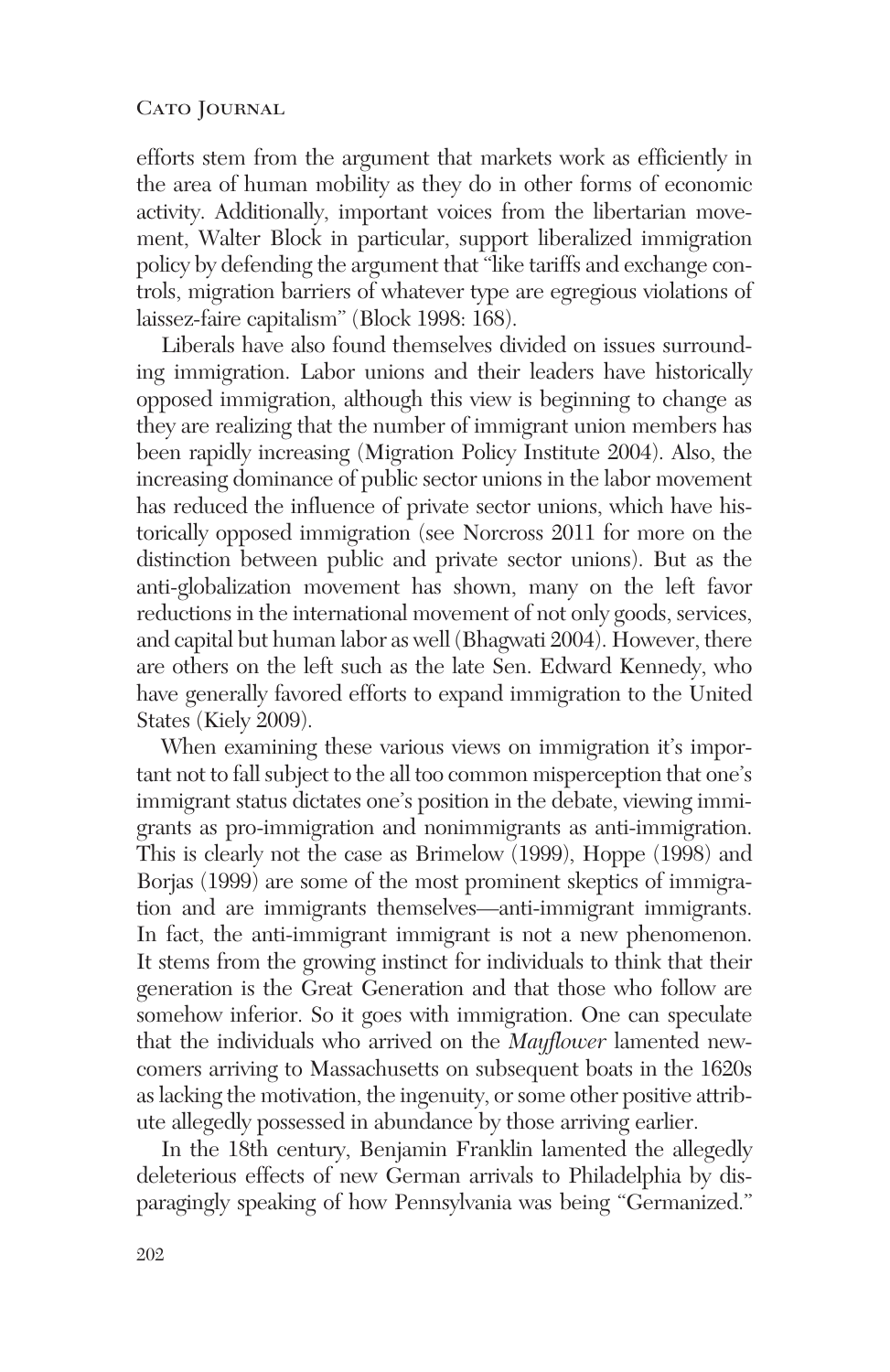In the mid-19th century, the great American inventor Samuel F. B. Morse denounced new arrivals from Ireland and spoke of the dangers to America arising from the Roman Catholic faith of the newcomers. A half-century later, Woodrow Wilson pronounced that new arrivals from Italy and eastern Europe were of an inferior stock compared with those coming earlier from the northwestern part of the same continent. So it is not surprising when Borjas (1999) and Brimelow (1999) lament the arrivals to America after 1965 as inferior to those coming in the 1950s or early 1960s. The question that ultimately arises then is, if conventional political ideology does not explain differences in opinion on immigration then what does? The next section of this article will begin to answer that question by examining the more prominent perspectives on immigration.

# Differing Perspectives on Immigration

### *Long Run vs. Short Run*

The prominent English economist John Maynard Keynes (1923: 65) once argued that "in the long run, we are all dead." He thought the long run was irrelevant. Yet that is clearly not the case for people interested in their living standards 10, 20, or 30 years from now or those interested in the lives of their children or grandchildren. Many individuals who oppose immigration are concerned with the adverse consequences that immigration has on life *today*. One argument consistent with this short-run opposition can be found in the complaint that foreigners enter the country with fewer skills on average than native-born workers (Brimelow 1995). Immigration thus, according to this argument, lowers the average skill level in the American work place, which causes a decrease in the per capita human capital stock.

An additional short-run complaint is that immigration tends to lower wages for native-born Americans in occupations where immigrants are more prevalent. The arrival of huge numbers of immigrants has provided Washington and New York, for example, with an abundant stock of potential taxi drivers, which may have lowered wages or job opportunities for native-born Americans with similar vocational interests. However, the jury is still out on the existence of a wage effect caused by immigration. Borjas (2003) finds evidence that the wage impact of immigration differs dramatically across education groups, decreasing wages by 8.9 percent for high-school dropouts, by 4.9 percent for college graduates, and by 2.6 percent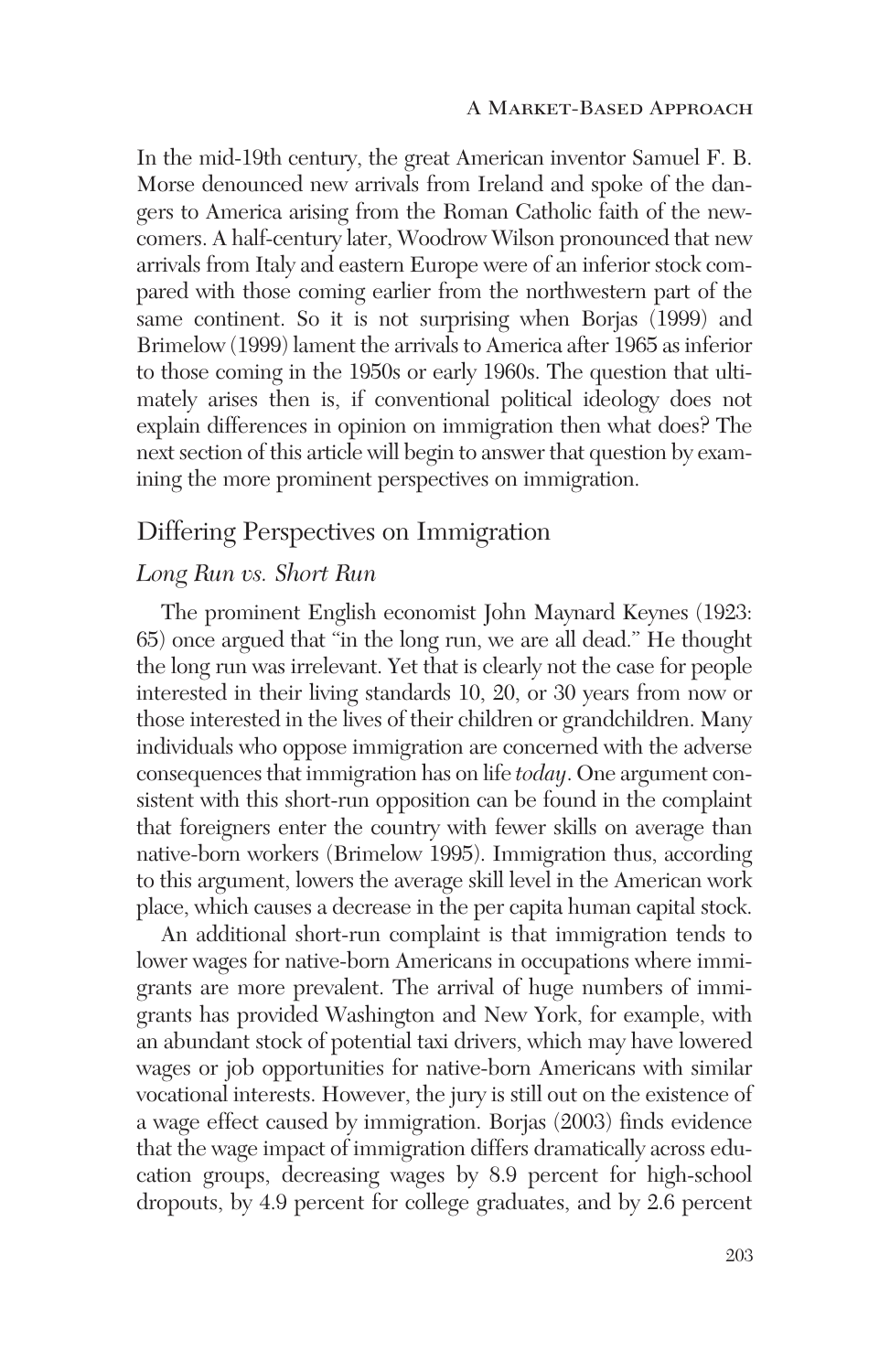for high-school graduates. Peri (2007), on the other hand, finds evidence that not only are immigrants imperfect substitutes for natives with similar education but they also stimulate the demand for and wages of most U.S. native workers. Additionally, Simon (1995) argues that while immigration has a negative effect on wages for some groups, it has positive effect for others and the overall effects are small.

Those favoring immigration, on the other hand, usually have arguments that focus on the potential long-run benefits. In general, these proponents concede that immigration can have some short-run adverse consequences on native-born Americans but argue that immigrants make America a better and more prosperous place in the long run. Specifically, they believe that in the long run immigration attracts new investment and promotes entrepreneurial initiative. For example, Cowen (2010) argues that immigration, skilled and unskilled, not only creates more jobs in the long run but it also increases tax revenues and improves our nation's business environment. Additionally, it has been argued that immigration makes the American labor market more competitive, thus enhancing its overall efficiency (Lehman 1995).

The education system in the United States is another common component of the long-run pro-immigration argument. As Crovitz (2009) points out, immigrants are awarded about 60 percent of the advanced degrees in engineering in the United States. This fact seemingly shows that immigrants are filling occupational voids left by deficiencies in America's education system. Therefore, it is no surprise that companies including Yahoo, eBay, and Google were founded or co-founded by immigrants or that roughly 50 percent of the new business start-ups in Silicon Valley are founded by immigrants (Crovitz 2009: 13).

### *Melting Pot vs. Multiculturalism*

The national motto of the United States is "E Pluribus Unum" out of many, one. Our nation has historically delighted in its ability to take individuals from different nations and cultures and meld them into American society. We have turned Italians into Americans, Chinese into Americans, Somalians into Americans, and so forth, for hundreds of years. The nation as a vast melting pot is one of the leading themes of American exceptionalism.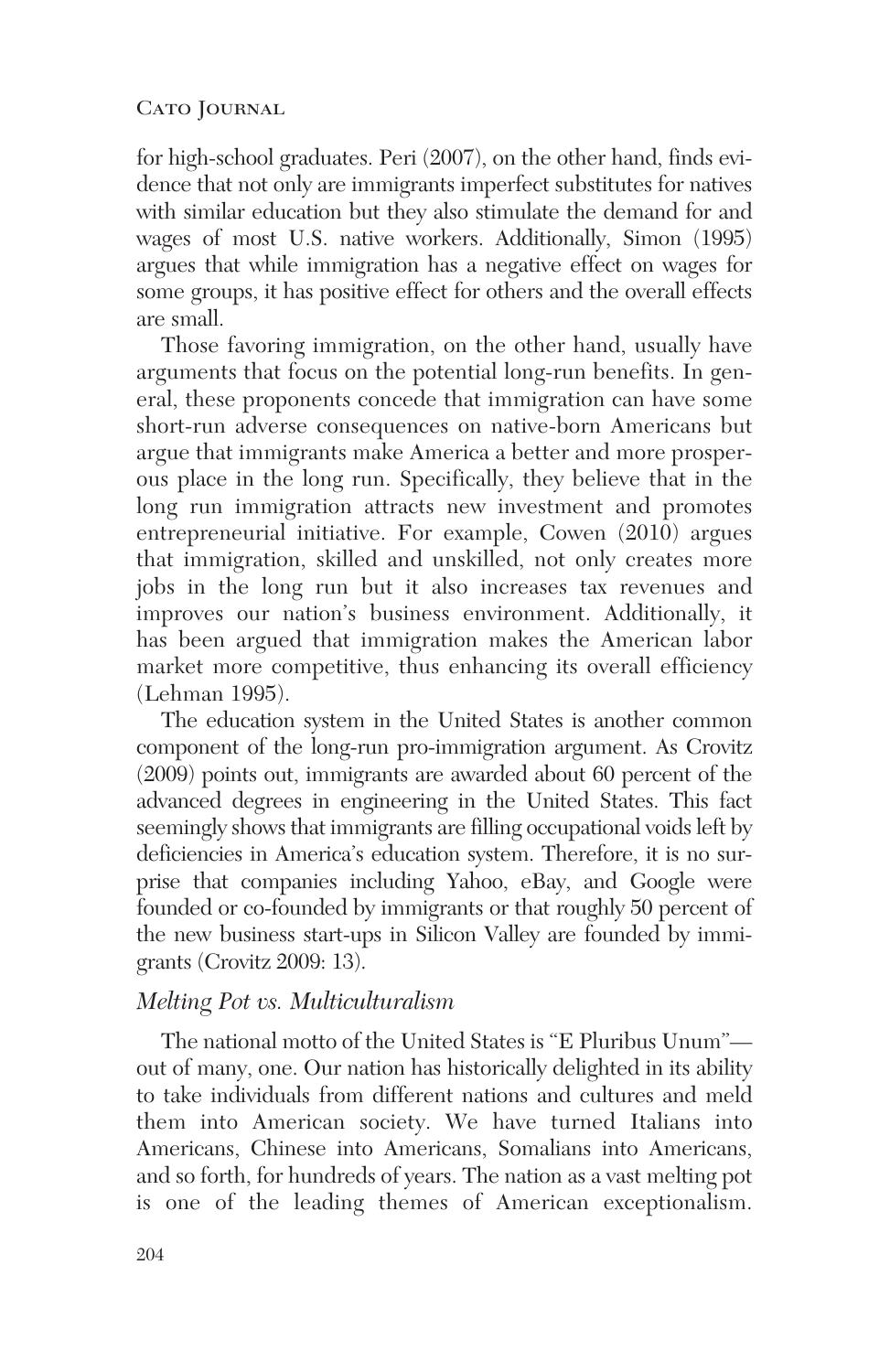The assimilation of foreigners into a broad American culture has been one of the enduring dramas of American history. Those supporting immigration delight in this, and use it to demonstrate that our nation is not threatened by newcomers who look different, who speak different languages, or have different religions. Yet in the past generation there has been a rise in multiculturalism and it has become politically correct to celebrate diversity, to promote differences in cultures and attempt to preserve them. Of particular interest with respect to immigration is the attempt to promote bilingual education, promoting the notion that immigrants and their children can and should maintain their ancestral language identity. In fact, there is some evidence that a greater knowledge of ancestral language can help maintain and reinforce ethnic identity (Phinney et al. 2001).

Multicultural policies designed to slow down economic and cultural assimilation, however, have the potential to reduce the willingness of the nation to absorb new immigrants. Thus, while most advocates of multiculturalism would consider themselves pro-immigration, in reality the policies that they promote can actually work to increase legal restrictions on immigration in the United States. For example, it is clear that knowledge of the English language is a critical determinant of income, where wages are much higher for persons who know English (Chiswick 2009, Chiswick and Miller 2010).

Celebrating diversity, however, is different than fostering ethnic concentration, something that has also been increasing during recent years. Cutler, Glaeser, and Vigdor (2005) show that immigrant isolation was relatively high at the beginning of the 20th century, it began to decline after 1920 and has been steadily increasing again since 1960. Disparities in economic class and accessibility to transportation and employment are two important determinants of this increasing ethnic concentration. Moreover, immigrants from countries where the predominant language is more linguistically similar to English tend to be less concentrated (Cutler, Glaeser, and Vigdor 2005). Interestingly, in addition to this evidence, LaFountain and Johnson (2008) find evidence suggesting that foreign-born voters who immigrated most recently are less likely to vote than those who arrived in earlier cohorts and thus conclude that the foreign-born population is increasingly not represented in the U.S. democracy.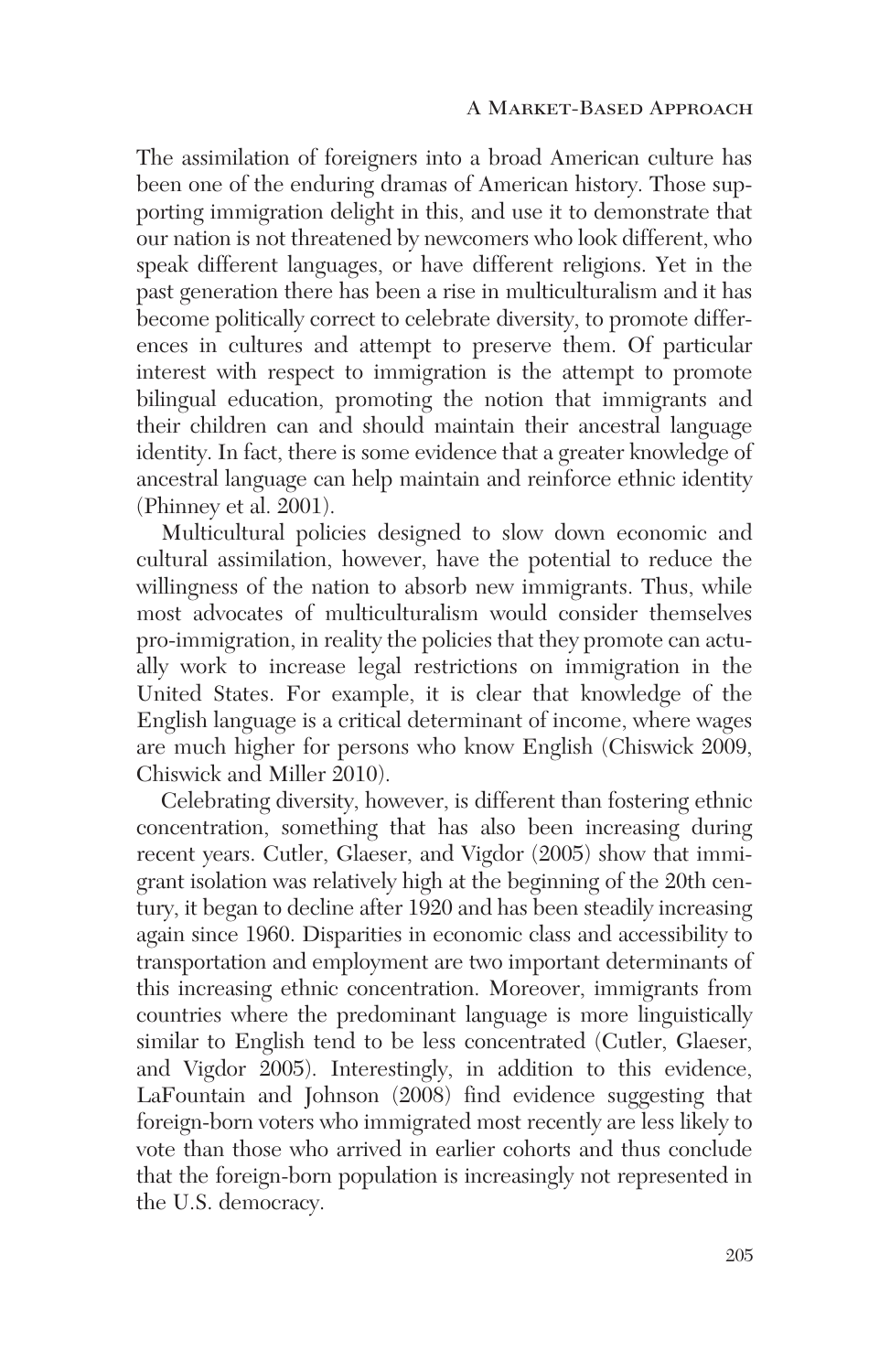## *Local vs. Global*

One of the most universally accepted doctrines in the field of economics was originally developed by David Ricardo (1817) and eventually became known as the theory of comparative advantage. The theory in its most basic sense is the idea that everyone benefits from trade and that the trading of goods and services enlarges the world's output and income. Because immigration is a form of resource movement, the theory of comparative advantage would imply that immigration also makes both the immigrant and most natives better off. Some empirical evidence supports this idea by showing that immigrants specialize in manual tasks whereas native-born workers respond to immigration by specializing in interactive tasks such as coordinating, organizing, and communicating (Peri and Sparber 2007). In other words, because native-born workers have a better understanding of local networks, rules, customs, and language they respond to immigration by taking on jobs in which they can work to their comparative advantage by utilizing this local understanding. As Powell (2010) writes, "Free trade in labor, like trade in goods and services, frees existing Americans to do what's in their comparative advantage."

Another way to understand the benefits of freer labor mobility can be seen in the following example: An engineer working in Bangladesh currently adds \$5,000 to the value of the world's output but has the potential to add \$50,000 if she were to move to California, in part because in California she will have greater access to capital. Allowing the engineer to move from Bangladesh to California enhances the world's output potentially by tens of thousands of dollars. Moreover, by reducing the labor supply in Bangladesh the emigration of workers from that country might raise the capital-to-labor ratio, which in the long run will increase income for citizens remaining there.

Arguing for the possibility of immigration being a positive sum game, however, does not mean that there are zero costs associated with immigration. It is clear that immigration does pose some costs on the nation the migrants are moving to. Those who think locally, in terms of their nation without regard to other countries, may tend to be more skeptical about the benefits of immigration compared with those who put value on raising living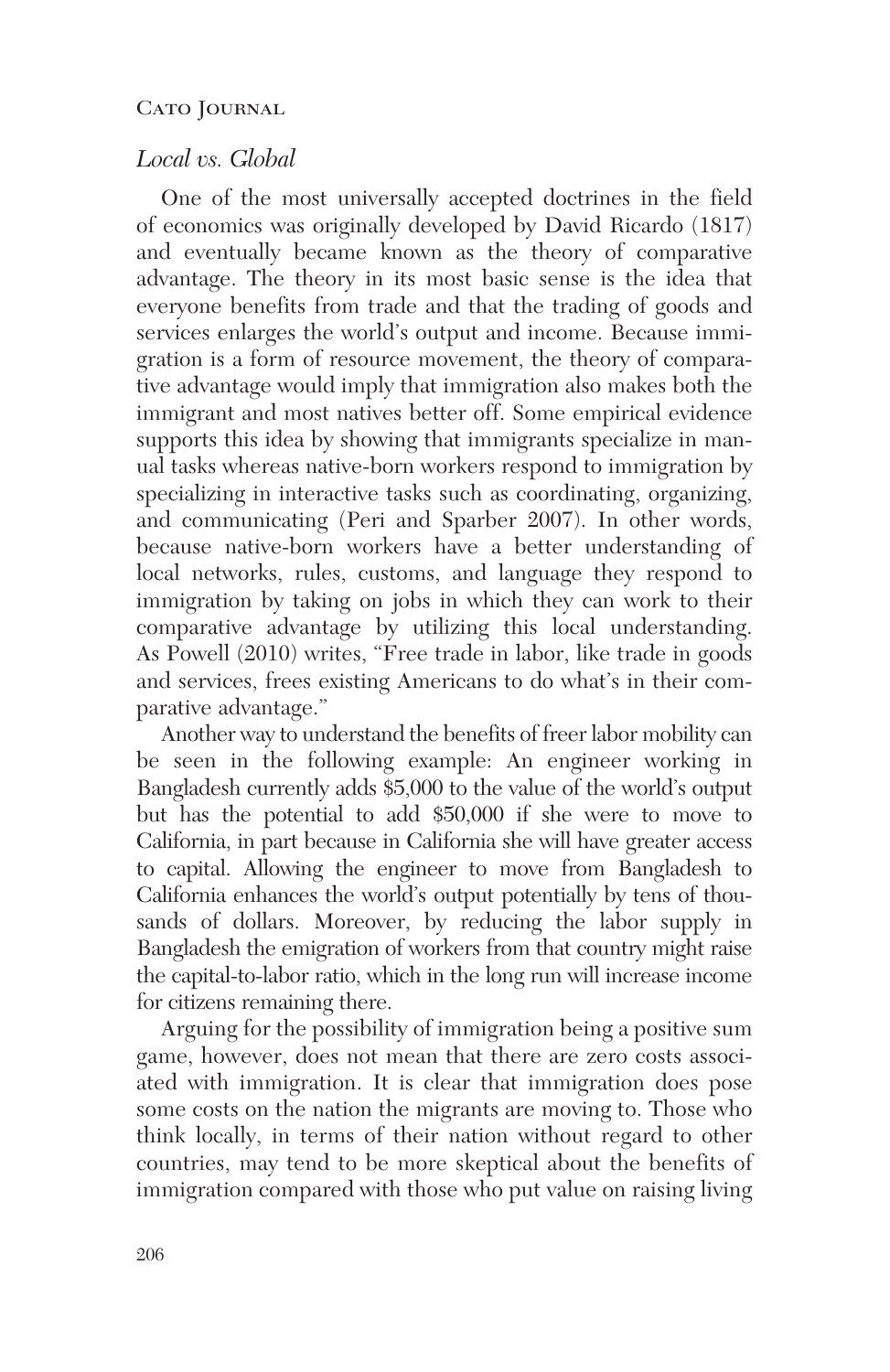standards of individuals who were born outside the United States. Therefore, the end value reached when calculating the net costs or benefits of immigration is a function of, among other things, the value one places on the local effects versus the global effects.

#### *Output Growth vs. Income Distribution*

The idea that immigration increases national output is a generally accepted concept in the immigration literature. Borjas (2008) estimates that the net benefits of immigration are roughly \$22 billion annually, but then he argues that this number is relatively small and further points out that the net benefits are offset by the resulting undesirable income redistribution. Specifically, Borjas (2008: 258) argues that immigration induces "a sizeable redistribution of wealth—away from competing workers and toward Americans who hire or use immigrant-provided services." Therefore, the objection to immigration in this argument is not based on the grounds that immigration would harm the standard of living of Americans in the long run but rather that it results in a detrimental effect on income distribution. This distributional argument, however, is pointing to a shortrun problem. The opposing long-run argument that could be made lies in the idea that in the long run the adverse income distributional effects of international population movements may be offset by higher levels of labor market efficiency and productivity.

The positions for and against immigration discussed thus far are relatively mainstream. Before moving to the next section we will briefly discuss three additional components that are less frequently examined but do have an effect on immigration positions—morals, security, and timing. It is clear that opponents and proponents of immigration make arguments based on moral grounds. As Hoppe (2002: 91) writes, "The opposition against current immigration policies is ultimately independent of whether immigration will make per capita GDP (or similar statistically measures) rise or fall. It is a matter of justice: right or wrong." Some believe the United States has a moral obligation to open its doors to the downtrodden, viewing immigration as another way of helping the oppressed. This argument is often based on the idea that the United States has always been a land of opportunity and that because earlier generations allowed our families to immigrate to the United States we should do the same to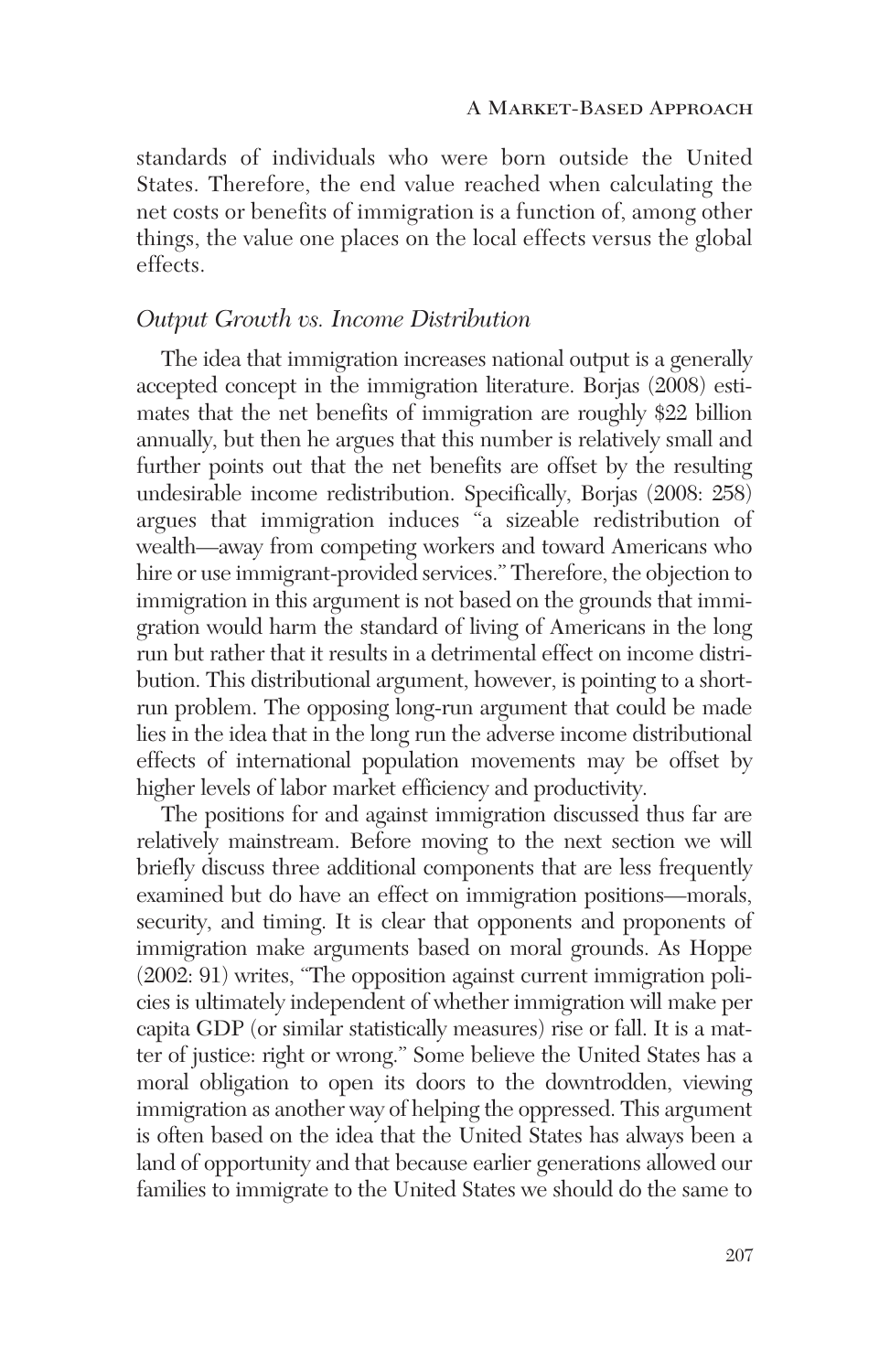other prospective Americans. Brimelow (1992: 33) believes that there is no merit in the "nation of immigrants" argument because "all nations are nations of immigrants" but "the process is usually so slow and historic that people overlook it."

There are also groups that oppose immigration on national security grounds. Specifically, the 9/11 attacks led to greater suspicion of foreigners and a feeling that the nation needs to be a little less open to newcomers. The importance of security is something that can generally be agreed upon between proponents and opponents of immigration. Individuals from both perspectives have historically favored keeping immigrants out who would endanger the population through the spread of disease or by criminal activity, and the recent increases in international terrorism have heightens these concerns.

Timing is another aspect that often impacts views on immigration, particularly during recessions, wartime, and periods of high rates of immigration. When the economy is in a recession or a depression immigrants appear to be a greater economic threat. Although the irony of this is that the number of immigrant arrivals tends to automatically fall during such periods. More specifically, there is evidence that immigration is sensitive to the business cycle where economic expansions boost inflows and vice versa for recessions and depressions (Pew Research Center 2011). Also, during wartime the nation is seemingly less sympathetic to immigration than otherwise. This can be seen in the increased immigration restrictions enacted during and shortly after World War I. Finally, when immigrant flows begin growing at a faster pace, concerns about the impact of immigration on both the culture and the assimilative capacity of the economy grow as well. This can be seen in events throughout the mid-19th and early 20th century.

The remainder of this article (1) examines a series of facts that are important for setting the stage for an analysis on immigration policy, (2) describes existing immigration policy, (3) presents an approach to deal with problems that exist in the current immigration policy, and (4) suggests a new approach to immigration law.

# Some Stylized Facts about American Immigration

Starting with the basic numbers on immigration, more than 76 million legal immigrants have moved to the United States since 1820—a number that slightly greater than what the entire United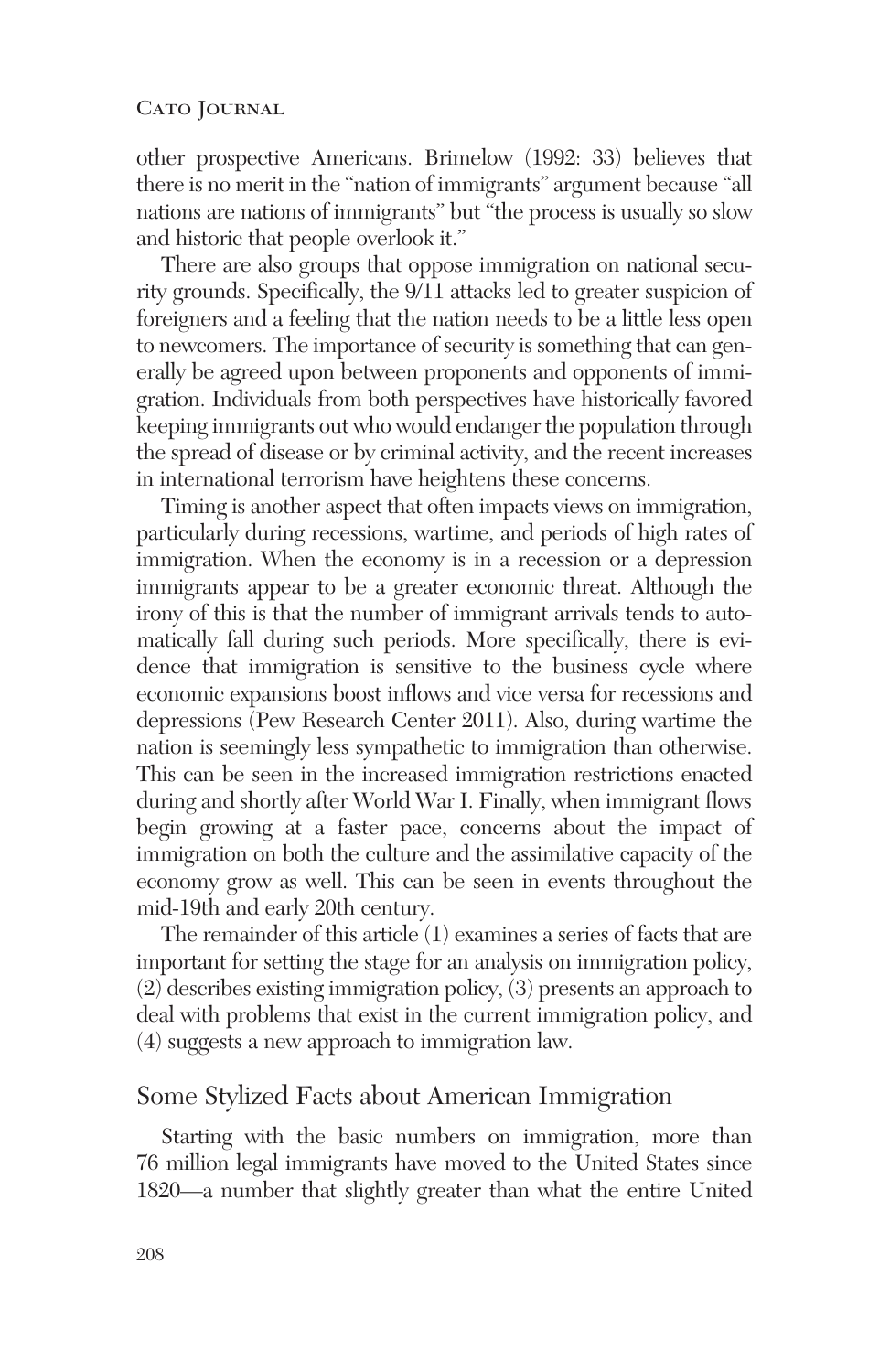States population was in 1900. During the 1800s an average of roughly 230,000 legal immigrants moved to the United States each year. During the 1900s these numbers increased to roughly 460,000 annually, and during the most recent decade an average of just over 1,000,000 legal immigrants have entered the country each year. The following chart presents these data, showing the total number of legal immigrants coming to the Unites States each decade since 1820 (DHS 2011).

These numbers are somewhat imprecise. When considering total immigration to the United States we should also consider the sizeable flows of illegal immigrants that enter the country, which are, by definition, difficult to measure. However, according to the Department of Homeland Security (2010), there were 10.8 million unauthorized immigrants living in the United States in January 2010. Roughly 80 percent of the illegal immigrants are from the North American region including Canada, Mexico, the Caribbean, and Central America. Some of the other leading regions of illegal immigrant origin include Asia and South America.

In order to gain a better grasp on the number of immigrants moving to the United States each year it's important to consider the numbers today relative to what they were a century ago. For example, immigrant flows in an absolute sense are somewhat larger than they were 100 years ago in the early 20th century. About 8.2 million



FIGURE 1 LEGAL IMMIGRATION IN THE UNITED STATES

SOURCE: Department of Homeland Security (2011: Table 1).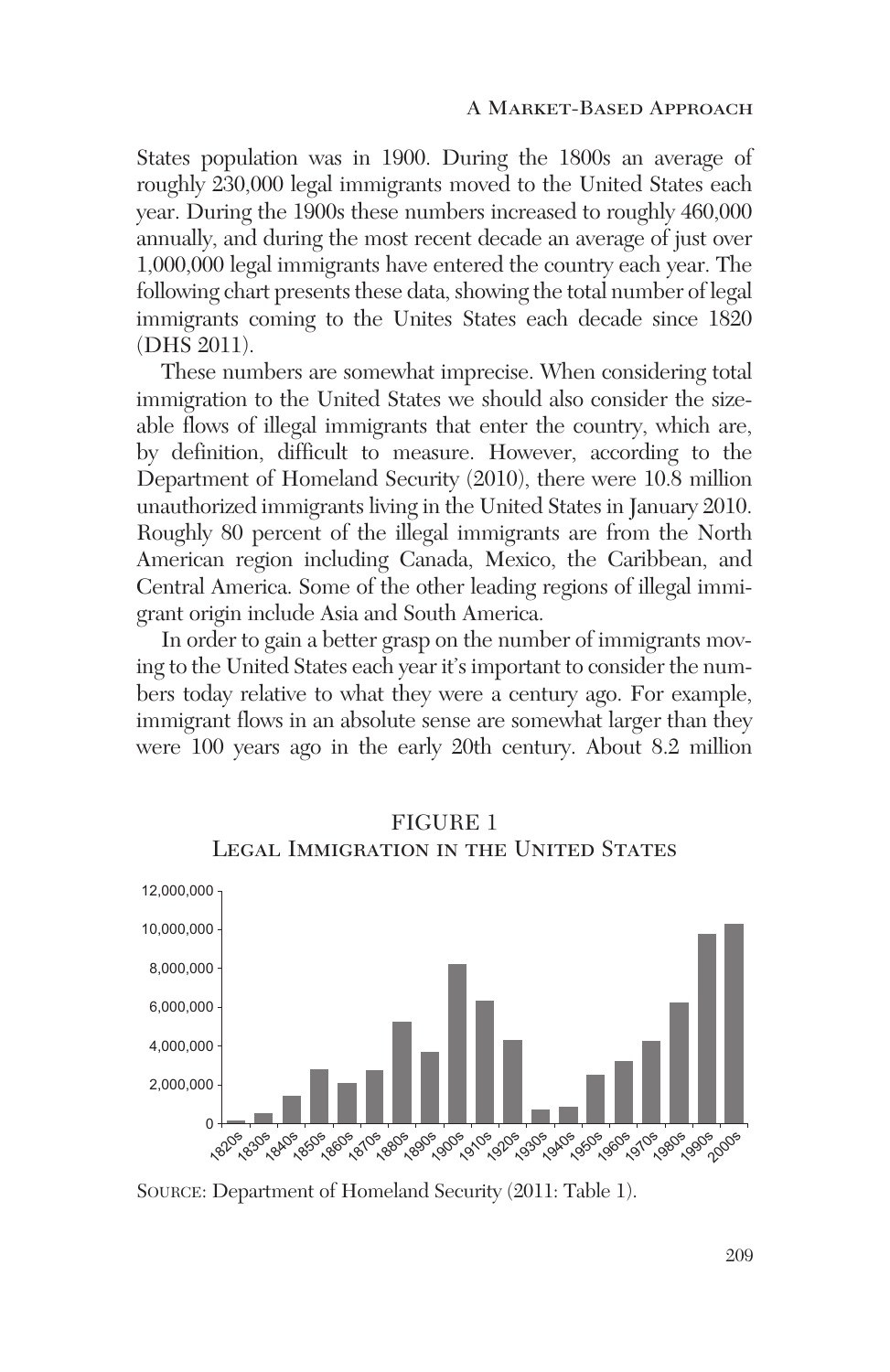immigrants entered the country during the first decade of the 20th century and about 10.2 million immigrants entered the country during the first decade of the 21st century. In another sense, however, they are much smaller. Using population data from the Census Bureau and immigration data from the Department of Homeland Security, it can be seen that during the first decade of the 20th century there were an average of about of about 10 immigrants per 1,000 people entering the United States annually. Whereas during the first decade of the 21st century this number was just over 3 immigrants per 1,000 people annually. Moreover, immigrant flows in the United States are lower relative to population when compared to many smaller countries and areas such as Israel or Hong Kong. Immigration levels are also somewhat lower than those in larger nations as well, including neighboring Canada.

One of many characteristics of arriving immigrants that is often discussed in the literature is the entering wage of recent immigrants to the United States. In a seminal paper, Chiswick (1978) found using a cross-sectional analysis that immigrants typically have lower wages compared to similar native-born Americans but have rapid gains in income after their arrival, and after 10 to 15 years immigrant earnings tend to equal those of native-born Americans. This pattern has generally held up over time as a recent survey article by Freeman (2006: 153) states that "U.S. data show that immigrants earn less than the native-born overall and less than the native-born with the same years of schooling, but that these differences decline over time." In related research, Borjas (1985) found that more recent immigrants were earning less than earlier cohorts of immigrants, which suggested that the quality of recent immigrant might have declined. More recently, however, Borjas and Friedberg (2009) find that this decline has reversed and that new immigrants are doing as well compared to natives as they had two decades earlier. In addition, while not looking just at new immigrants, recent data from the Current Population Survey shows that the share of immigrants with a college degree has risen considerably since 1980 (Hall et al. 2011).

The findings on immigrant wealth are similarly debated in the literature. Some evidence shows that immigrant status promotes wealth accumulation. When controlling for age at arrival and the length of residence in the United States, the age-wealth profiles of immigrants have been found to exceed those of natives 24 years after their arrival (Hao 2001). Conversely, other evidence suggests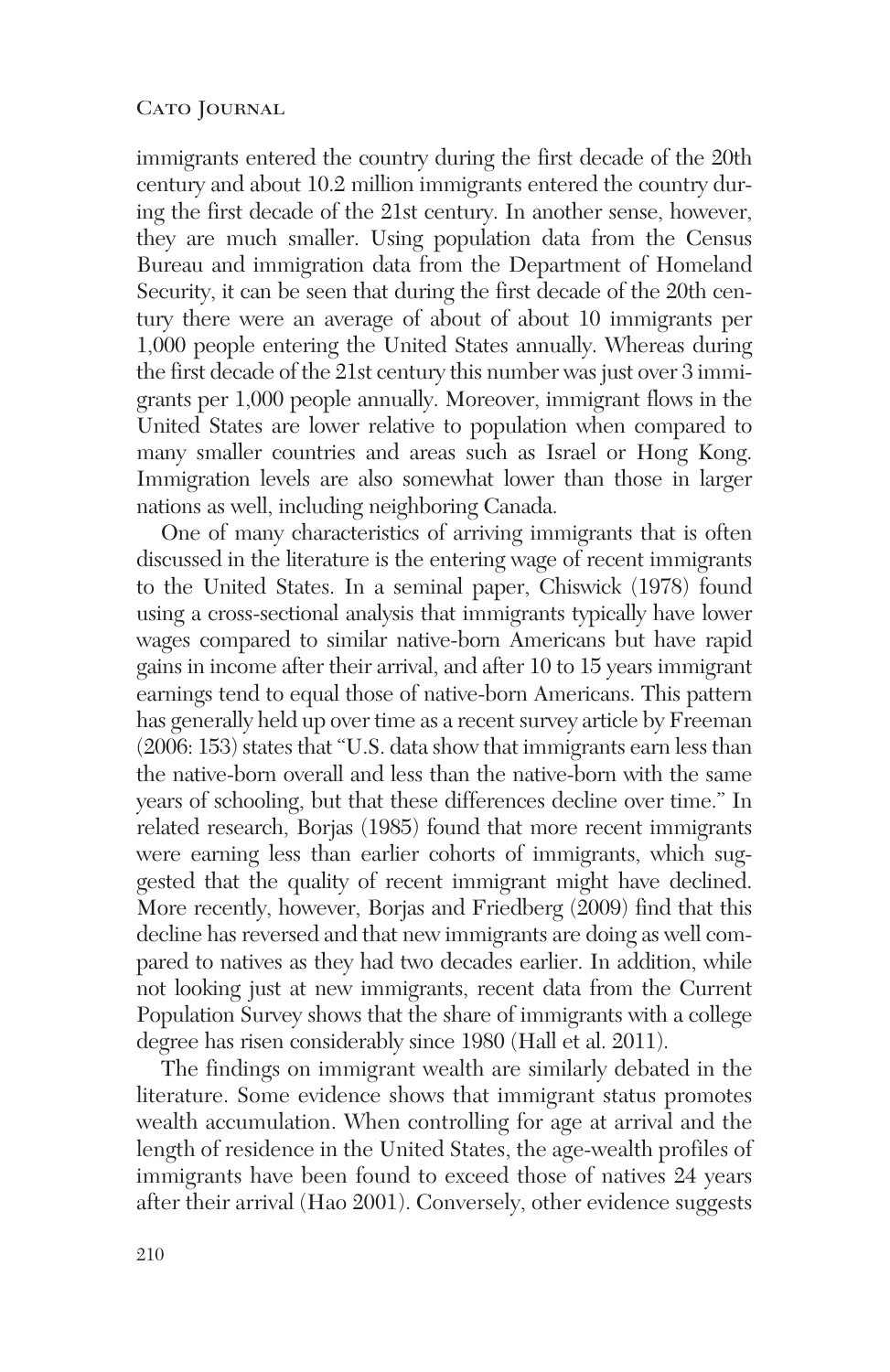that immigrants, on average, accumulate less wealth than comparable natives and further that natives tend to carry more precautionary savings than comparable immigrants (Amuedo-Dorantes and Pozo 2002).

In regard to educational attainment, there are seemingly significant variations in accomplishments between immigrant groups. In general, immigrants from countries with higher educational levels, ceteris paribus, achieve higher levels of educational attainment in the United States (Cohen, Zach, and Chiswick 1997). More specifically, Asian immigrants have a schooling level greater than that of the native-born; European and Canadian immigrants have a schooling level similar to the native-born; and Central and South American immigrants have a lower level of schooling, with immigrants from Mexico having the lowest level. Moreover, it seems that enrollment rates among immigrant children vary by country of origin, but are higher among those who are younger at the time of their migration and higher among families with higher incomes (Cohen, Zach, and Chiswick 1997).

There also exists a notable difference in the distribution of skills among immigrants and the native-born population. When considering the total number of working-age natives in 2010, roughly 8 percent were low-skilled workers, 60 percent were middle-skilled workers, and 32 percent were highly skilled workers. Conversely, when considering the total number of working age immigrants in 2010, 30 percent were low-skilled, 42 percent middle-skilled, and 28 percent were highly skilled (Hall et al. 2011). Therefore, natives tend to be on the middle- to high-skilled end of the distribution whereas immigrants tend to be on the low- to middle-skilled end of the distribution but also have a significant portion of high-skilled workers.

Another difference between natives and immigrants is their use of the welfare system. In 1970, 5.9 percent of immigrant households received cash benefits from public assistances whereas this number was 6 percent for native households and thus natives were slightly more likely to receive public assistance (Borjas 2008: 255). By 2002 this relationship was the opposite, with 22.7 percent of immigrant households receiving some type of welfare versus 14.6 percent of native households (Borjas 2008). These differences are not terribly large and, excluding refugees, the differentials between immigrants and native-born are small. However, the welfare problem and the immigration problem are two distinct problems in the United States,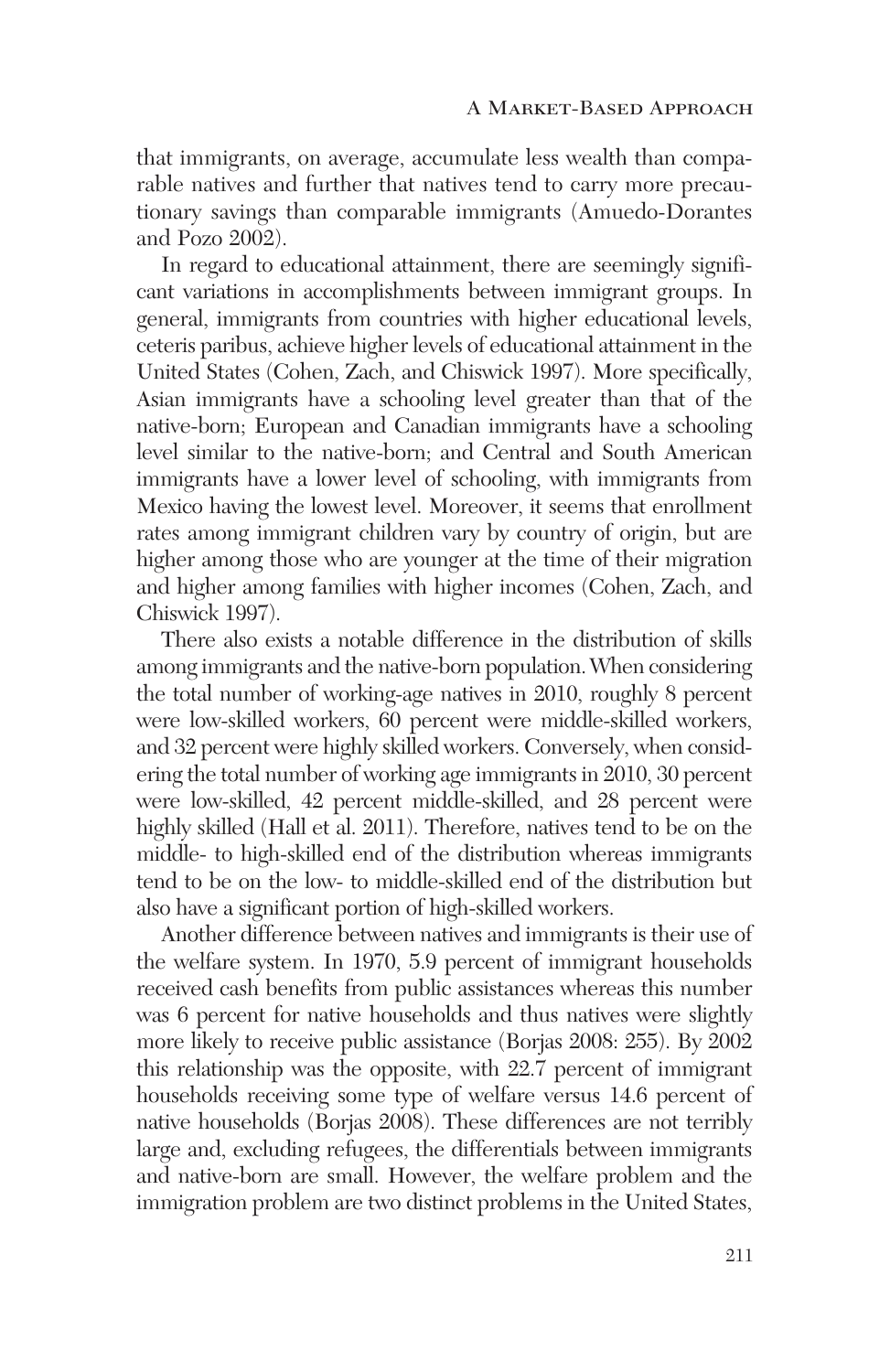and as Block (1998) points out, the argument that immigrants will avail themselves of our generous welfare system is a quarrel not with immigration but with the welfare system.

The last item of importance in this section is the fact that immigrants respond to economic stimuli when making their migration decisions. The primary motive for coming to the United States is economic: having a higher standard of living. As Mansoor and Quillin (2006: 75) wrote, "Migration is driven by perceived differences in the utility of living or working in two geographical locations." Immigration tends to be greater when economic growth is higher in the United States or when economic conditions are bad in countries of immigrant origin. Immigrants also tend to go to those parts of the United States where economic opportunities are the greatest, where wages are high and jobs are relatively plentiful. Although wages and job opportunities are significant determinants of migration, they do not explain the entire story. Other important pull factors of migration include political stability, family reunification, and general rule of law whereas significant push factors include conflict, corruption, poor governance, and high fertility rates (Mansoor and Quillin 2006).

# Immigration Policy: Past and Present

The first move towards immigration policy was in 1790 when the U.S. congress established a simple system that enabled foreign-born people to become U.S. citizens. During the following century immigration remained largely unregulated as there were neither ceilings nor screening restrictions on numbers or types of people entering the country (Briggs 1996). Unregulated immigration was consistent with the nation's labor market during this time as the nation was undergoing a massive geographic expansion and there was an abundance of land and resources for a relatively small population.

During the late 1800s, however, the number of immigrants entering the country was rapidly rising and thus discussions on immigration restrictions became increasingly popular. The first qualitative restriction placed on immigration was signed into law in 1875 and prohibited the admission of criminals and prostitutes (CBO 2006). In 1882 Congress passed a more serious immigration reform titled the Chinese Exclusion Act which virtually barred all Chinese laborers from entering into the United States for 10 years (Calavita 2000). Shortly after, in 1891, Congress established the Immigration Service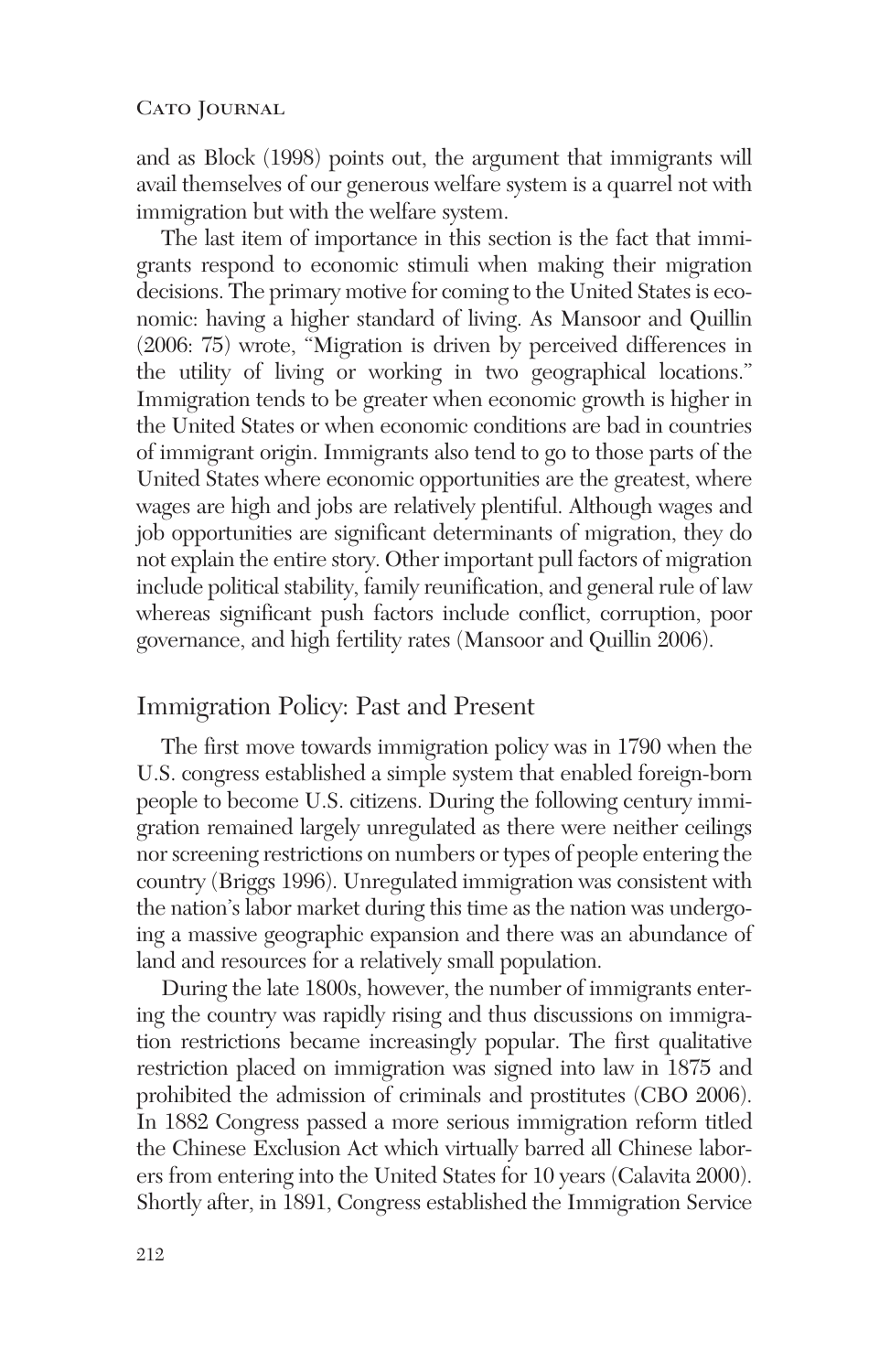and it was officially decided that the federal government would thereafter be responsible for processing all immigrants seeking admission to the United States.

It was not until the 1920s, however, that large-scale legislative enactments focused on restricting immigration to the United States. Specifically, Congress established the Quota Law in 1921, which restricted immigration by assigning each nationality a specific quota based on representation in past census figures (CBO 2006). The National Origins Act was then established in 1924 which imposed the first permanent legislative ceiling on immigration and included an ethnic screening system that favored immigrants from northern and western European countries (Briggs 1996). The legislative acts of the early 1920s coupled with taxes established on immigrants arriving and various literacy and screening tests ultimately led to a significant reduction in mass migration for the next 50 years.

In the mid-1960s the phenomenon of mass migration was reborn. As Briggs (1996) points out, having just enacted the Civil Rights Act of 1964, the next logical step was to move to end discrimination towards the international community. The effort in doing so came in the form of the Immigration Act of 1965. In general this act liberalized immigration flows, reduced the discriminatory nature of immigration quotas, and made it relatively easy to come to the United States if you already had close relatives who were citizens or permanent residents. Moreover, prior to 1965 human resource concerns were the major focus of immigration policy but the Immigration Act of 1965 gave the notion of "family reunification" the highest priority (Briggs 1996). The policies established in 1965 are still largely in place but have changed via various amendments including, among others, the combination of numerical restrictions on immigration from the Eastern and Western Hemispheres into a single ceiling of 290,000 in 1976. In 1990 a category based on diversity was added to the law and the worldwide immigration cap was raised to a "flexible" 675,000, and the cap was raised again in 2007 to 725,000 (CBO 2006).

Immigration reform that took place in the 1980s largely focused on refugees and illegal immigration. Specifically, the Refugee Act of 1980 created a policy that gave the president the authority to determine the number of refugees that would be admitted annually. Additionally, the Immigration Reform and Control Act of 1986 was the first significant attempt to address the issue of illegal immigration, creating an amnesty program for 2.7 million seasonal agricultural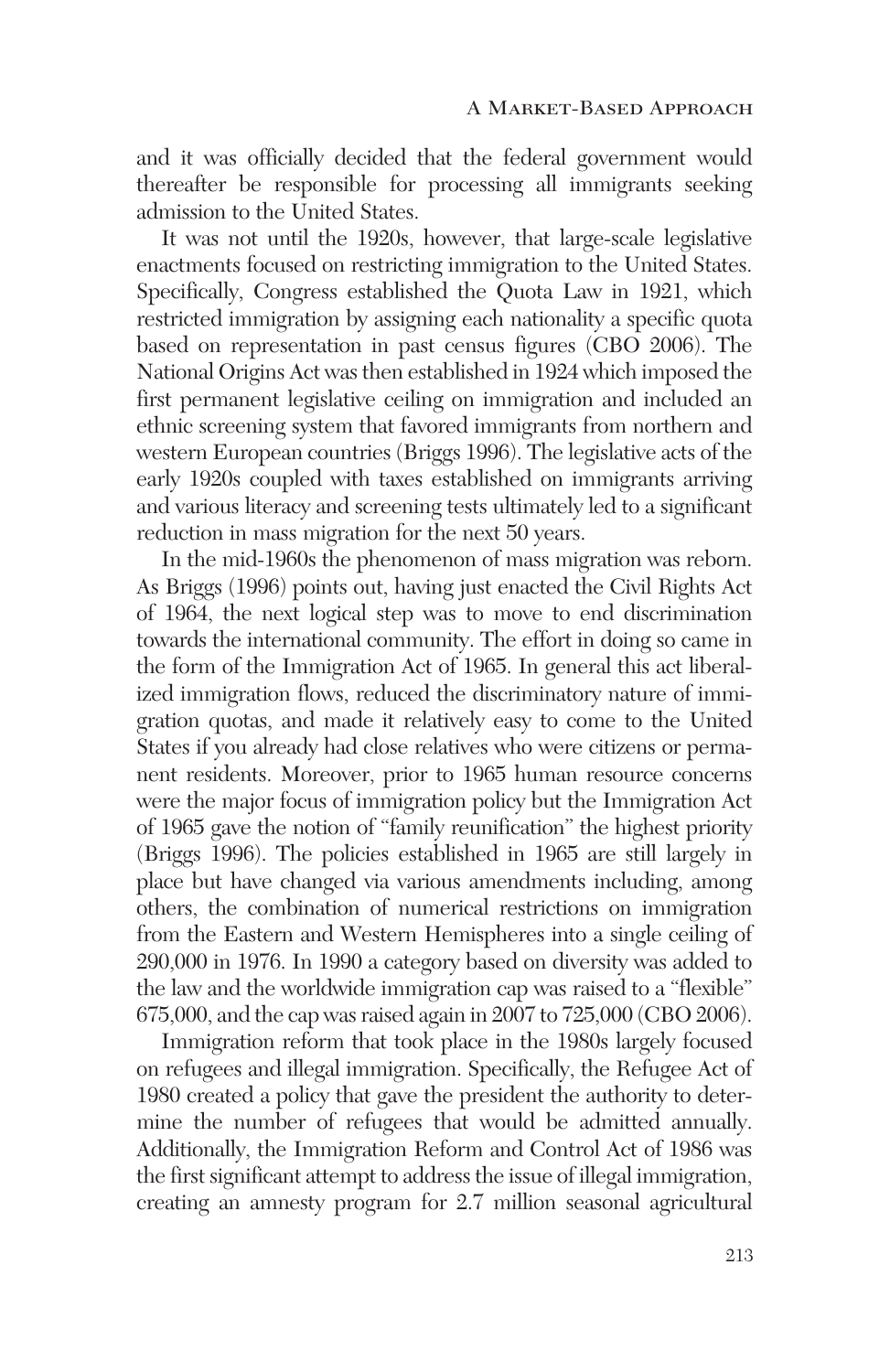workers and other people residing in the country illegally. More recently, attempts to deal with the problem of illegal immigration became a larger focus of immigration policy with the Illegal Immigration and Reform and Immigrant Responsibility Act of 1996, which increased the number of Border Patrol agents, introduced new border control measures and reduced government benefits available to immigrants (CBO 2006).

# A Modest Proposal: A Market-Based Approach to Immigration

The movement of goods, services, capital, resources, and ideas is essential to the economic modernization of our country and of the rest of the world. Markets work to reallocate resources where they are most productive, and immigration is an essential element in that market process. However, instead of allowing markets to work, the current bureaucratic mess that we call immigration policy has created systemic inefficiencies. Many potential future citizens spend thousands of dollars on immigration lawyers to try to navigate their way through the Byzantine bureaucracy that governs entry into this country, a great waste of resources. Moreover, the high demand to move to the United States demonstrates to the world America's attraction and the human preference for freedom based on market activity as opposed to oppression under authoritarian government.

As has been shown in this article, for every pro-immigration argument there is an opposing anti-immigration argument and thus it is unlikely that there will be an immigration policy that everyone will agree on. It is possible, however, to devise an immigration policy that would appeal both to those supporting more immigrants and to those who complain about the character of immigration after 1965. It is a policy that would increase the economic benefits derived from immigration, reduce the administrative costs of allocating immigrant slots substantially, and dramatically improve public attitudes towards it. It is a market-based approach to immigration first suggested by Nobel laureate economist Gary Becker (Becker and Becker 1997). Markets determine the amount of oranges we eat, the price and number of BMWs we drive, and the amount of capital that we import or export from or to other countries. Why can't markets determine who comes to this country, rather than Washington bureaucrats?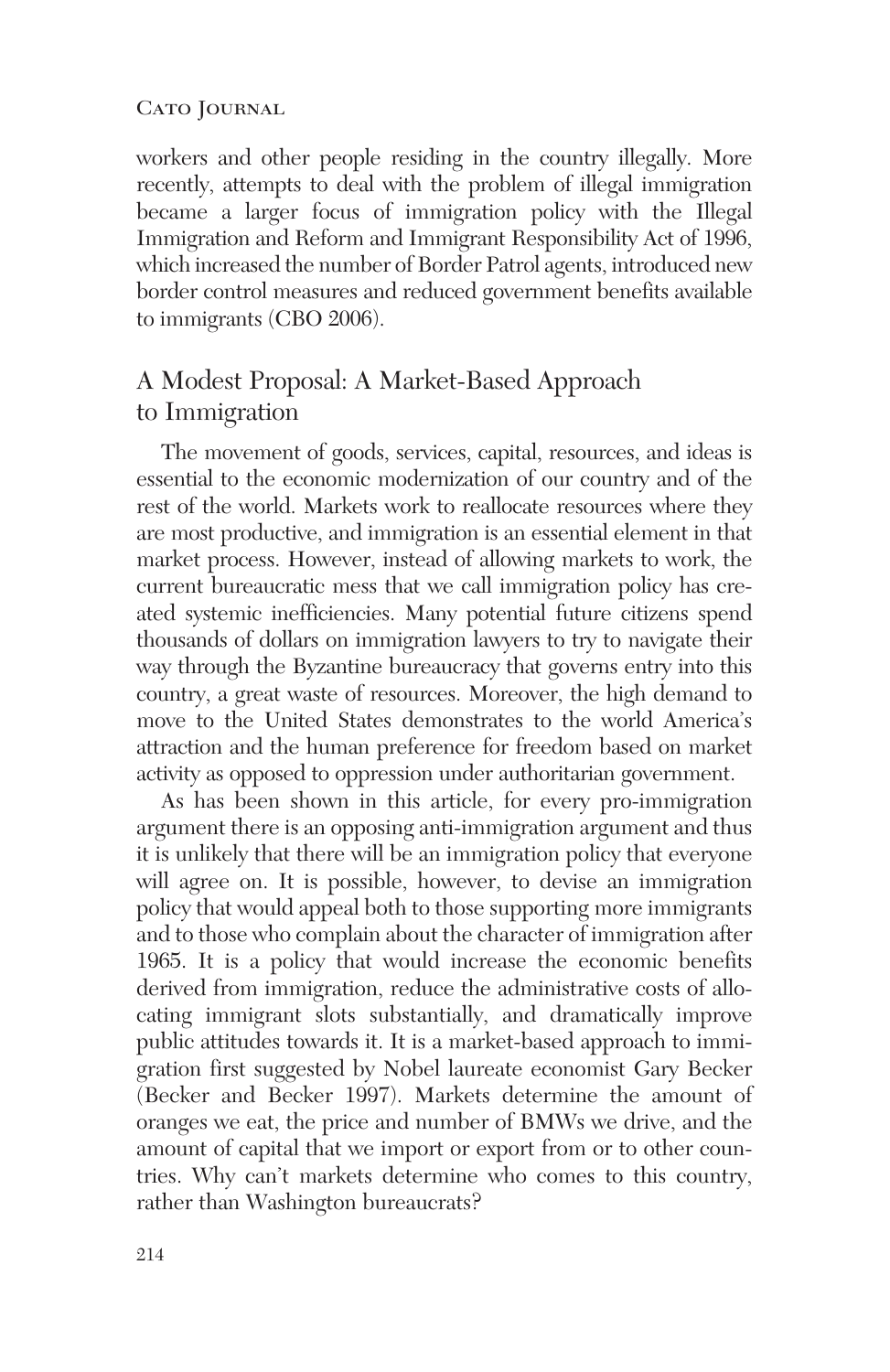This proposal for a market-based approach to immigration has several components but consists largely of creating an international market for visas. To start, each business day of the year 5,000 visas for entry to the United States would be sold in a NASDAQ-style marketplace by the federal government and each immigrant would need a visa to enter the country. There would also be a limited number of visas, maybe 100,000 annually, provided free by the federal government to refugees fleeing political, religious, or other persecution as is done under current law.

This market-based approach to immigration would provide a significant stream of new revenue for the United States, and there are various ways in which the funds from visa sales could be distributed. One possibility is that they would be rebated to the taxpaying public. For example, if 1,250,000 visas (roughly 5,000 every business day) were sold annually at an average price of \$12,000, the federal government would receive \$15 billion in revenue. That is equal to about one percent of individual income tax revenues and thus each taxpayer would get an "immigration rebate" equal to one percent. Or a possibility that those on the left would more likely favor would be to simply give a flat amount to each person sending in a tax return.

Another possibility would be to allocate part of the funds to enforcing immigration laws. This could potentially reduce the problems that stem from illegal immigration and would probably win the support of those opposing immigration. Alternatively or additionally, a portion of the funds could go towards fighting the war on terrorism. In a political sense, the \$15 billion can be used to distribute income to those individuals who otherwise would be indifferent or hostile to immigration.

Such a policy would achieve several desired objectives. For those wanting to move to the United States, they could avoid virtually all the waits, the hassles, the hiring of immigration lawyers, the trips to INS offices and consular sections of embassies. The dreaded battle to get a green card would end. The notion that immigrants are a burden will be partly dispelled if they are paying an entry tax of thousands of dollars. The most skilled, productive persons will be the ones who will gain entry as they will more likely have the money or will have employers willing to pay for their entry. Immigration will move towards more skilled and educated persons, who are also individuals who are more likely to work. Family members who enter can still bring in their brothers and sisters and mothers and fathers—but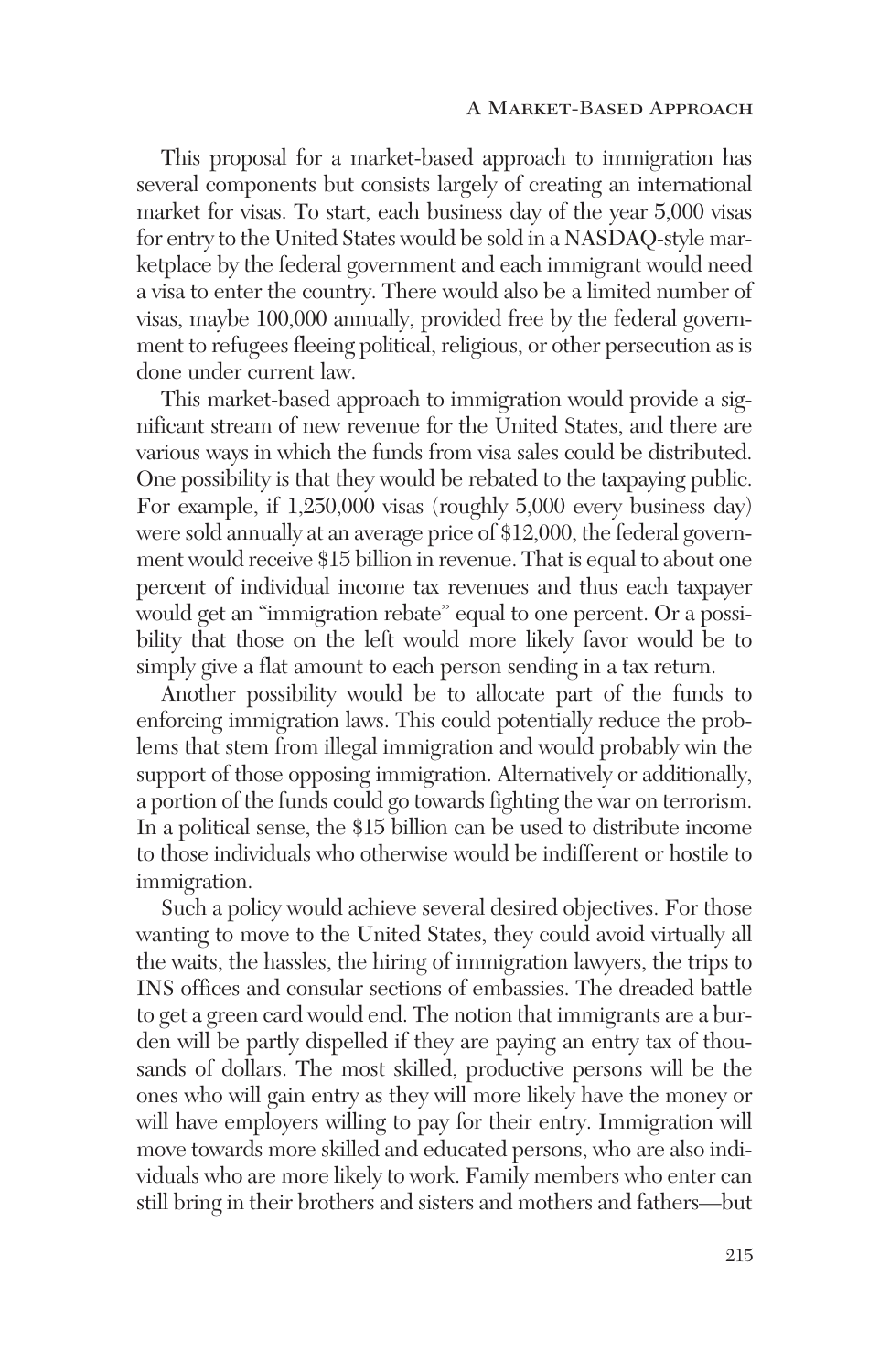at a price. (For those concerned about national security, there is nothing in this proposal that prevents the current background and security measures undertaken by the U.S. Department of State from continuing.)

It is probable that the number of legal immigrants coming to the United States each year would increase. We will open our doors to more, get far more needed scientists and engineers to aid our hightech sectors, and do more to reallocate human resources around the world. We also will get an interesting measure of the attractiveness of America. For example, if visa prices double in a year it would suggest that foreign perceptions of America as a land of opportunity are improving, while a fall in prices would mean the reverse. Reporters may announce things such as "visas were down sharply in response to the terrorist attack."

If Silicon Valley needs personnel, it can buy the necessary visas. If the Cleveland Clinic wants a cardiologist from Malaysia, it can buy a specific visa to hire her. We will see a surge in new human capital into this country. It is also likely that we would see a decline in unskilled, uneducated workers, and a rise in professional, managerial, and technical workers. There may also be a decline in migration from Latin America and an increase in migration from Asia and possibly Europe.

Some might complain that we are putting a price tag on citizenship, but citizenship has always involved a financial investment, including the cost of moving and the funds needed to hire immigration lawyers. Moreover, we would be replacing the assessments of bureaucrats with the highly efficient invisible hand of the market. If the market-based system leads to relatively few immigrants from areas such as Africa or Mexico then charitable foundations could provide the equivalent of college scholarships to allow them in if they feel that it's desirable.

This system is not perfect but is superior to a popular alternative approach of replicating the Canadian system. The Canadians give points to each applicant for various characteristics—age, education, previous work history, and the like. The immigrants with the most points get visas. But bureaucrats arbitrarily decide how many points to give to each attribute and do not have the discretion to make modifications for factors difficult to quantify. A college degree in engineering from MIT held by an immigrant applicant is far more valuable in the marketplace than a degree in Middle Eastern history from a marginal-quality university in a developing country but the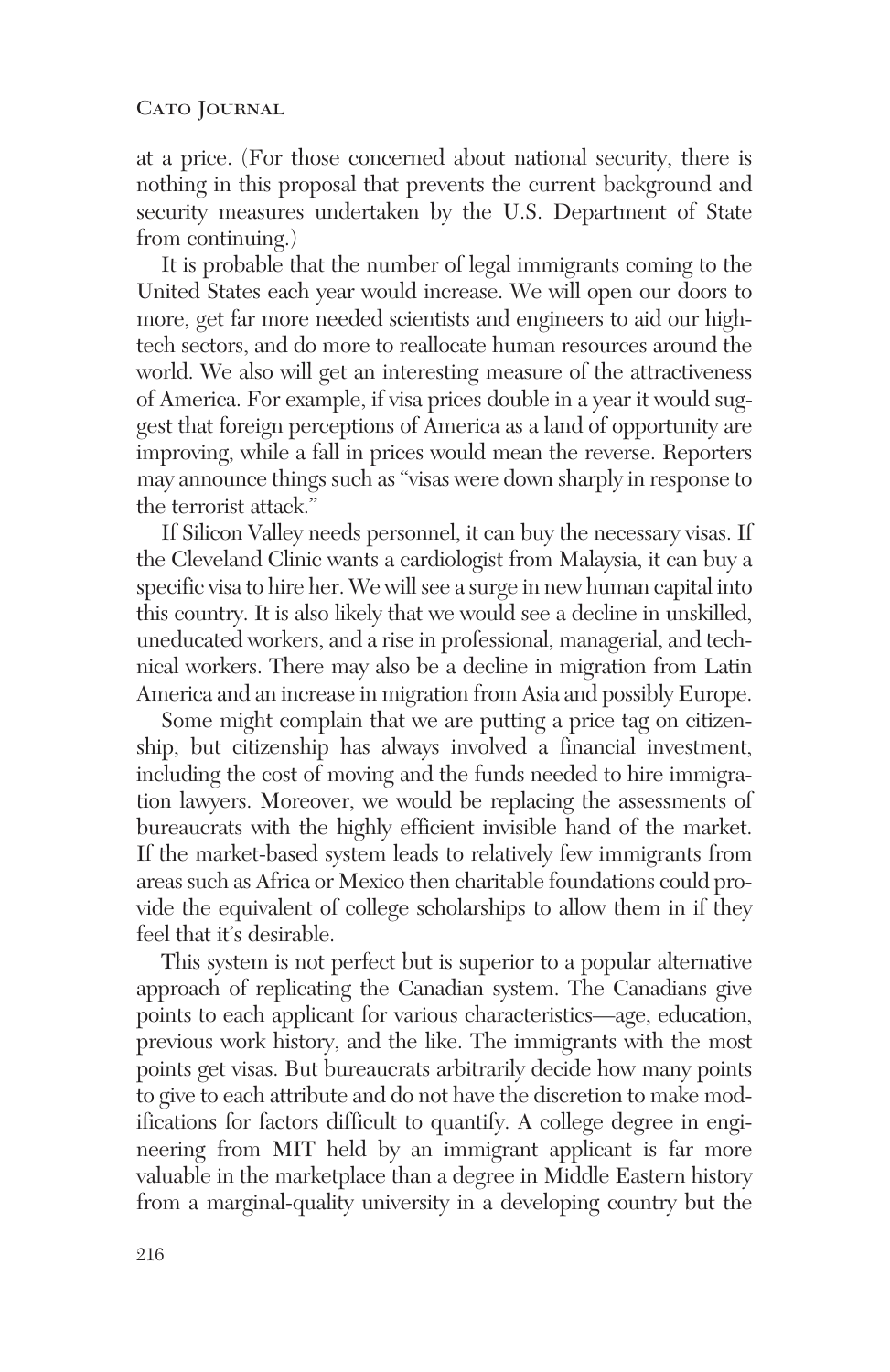point system typically makes no distinction. Employers will pay to buy the MIT engineer because he or she is readily employable while even Harvard history PhDs have a hard time getting a job in America. The market can handle these occupational nuances in a way that bureaucrats cannot.

# Conclusion

America is indeed a nation of immigrants. Immigration has made America, and a compelling case can be made to let it continue at a relatively high level. The United States is the light of the world, a beacon of freedom and opportunity. Immigration is both a cause and a consequence of this reality. It is obvious that high volumes of immigration can lead to cultural clashes and can challenge our infrastructure. Thus realistically the body politic will insist that limits be placed on it. Let's allocate access to our great country on the basis of supply and demand, reflecting the intensity of preferences of immigrants themselves and potential employers, rather than on a political process that is simply not as good as the market in allocating resources.

# References

- Amuedo-Dorantes, C., and Pozo, S. (2002) "Precautionary Savings by Young Immigrants and Young Natives." *Southern Economic Journal* 69 (1): 48–71.
- Becker, G. S., and Becker, G. N. (1997) *The Economics of Life: From Baseball to Affirmative Action to Immigration, How Real World Issues Affect Our Everyday Life.* Columbus, Ohio: McGraw-Hill.
- Bhagwati, J. (2004) *In Defense of Globalization*. New York: Oxford University Press.
- Block, W. (1998) "A Libertarian Case for Free Immigration." *Journal of Libertarian Studies* 13 (2): 167–86.
- Borjas, G. J. (1985) "Assimilation, Changes in Cohort Quality, and Earnings of Immigrants." *Journal of Labor Economics* 3 (4): 463–89.

(1999) *Heaven's Door: Immigration Policy and the American Economy.* Princeton, N.J.: Princeton University Press.

(2003) "The Labor Demand Curve *Is* Downward Sloping: Reexamining the Impact of Immigration on the Labor Market." *Quarterly Journal of Economics* 118 (4): 1335–74.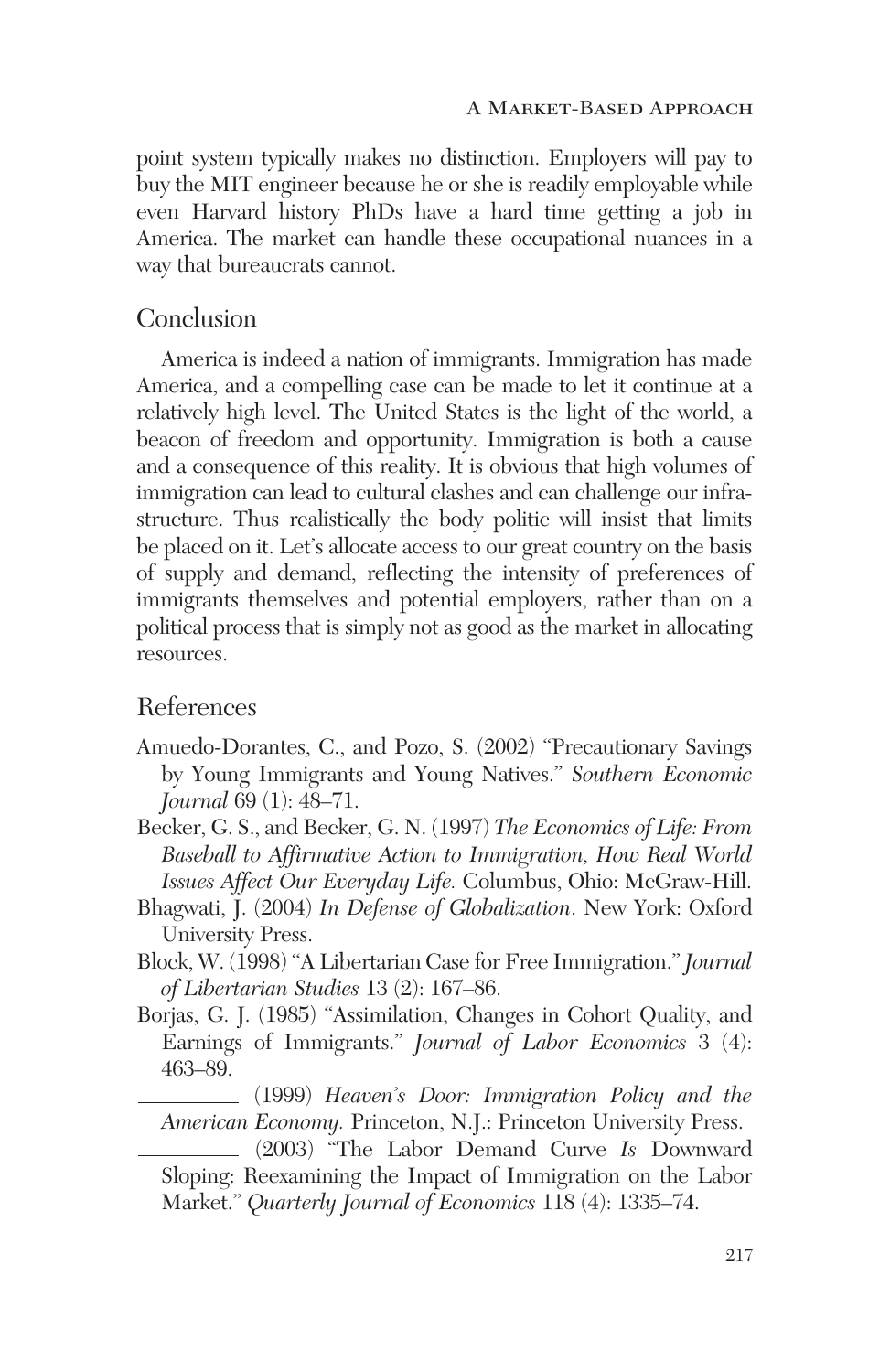(2008) "Immigration." In D. R. Henderson (ed.) *The Concise Encyclopedia of Economics,* 255–56. Indianapolis, Ind.: Liberty Fund.

- Borjas, G. J., and Friedberg, R. M. (2009) "Recent Trends in the Earnings of New Immigrants to the United States." NBER Working Paper No. 15406.
- Briggs, V. M. Jr. (1996) "Immigration Policy and the U.S. Economy: An Institutional Perspective." Human Resource Studies Working Paper No. 29, Cornell University.
- Brimelow, P. (1992) "Time to Rethink Immigration?" *National Review* (22 June).
- (1995) *Alien Nation: Common Sense about America's Immigration Disaster.* New York: Random House.

(1999) "Immigration Policy Stupid, Evil and Hurting Americans." *Contra Costa Times* (4 December ). Available at www.vdare.com/pb/contra\_costa\_times\_article.htm.

- Calavita, K. (2000) "The Paradoxes of Race, Class, Identity, and 'Passing': Enforcing the Chinese Exclusion Acts 1882–1910." *Law and Social Inquiry* 25 (1): 1–40.
- Chiswick, B. R. (1978) "The Effect of Americanization on the Earnings of Foreign-born Men." *Journal of Political Economy* 86 (5): 897–921.

(2009) "The Economics of Language for Immigrants: An Introduction and Overview." In T. W. Wiley, J. S. Lee, and R. W. Rumberger (eds.) *The Education of Language: Minority Immigrants in the United States,* 72–91. Bristol, UK: Multilingual Matters, Ltd.

- Chiswick, B. R., and Miller, P. (2010) "Occupational Language Requirements and the Value of English in the US Labor Market." *Journal of Population Economics* 23 (1): 353–72.
- Cohen, Y.; Zach, T.; and Chiswick, B. R. (1997) "The Educational Attainment of Immigrants: Changes over Time." *Quarterly Review of Economics and Finance* 37: 229–43.
- Congressional Budget Office (2006) "Immigration Policy in the United States." (February).
- Cowen, T. (2010) "How Immigrants Create More Jobs." *New York Times* (30 October).
- Cragg, M., and Kahn, M. E. (2009) "Carbon Geography: The Political Economy of Congressional Support for Legislation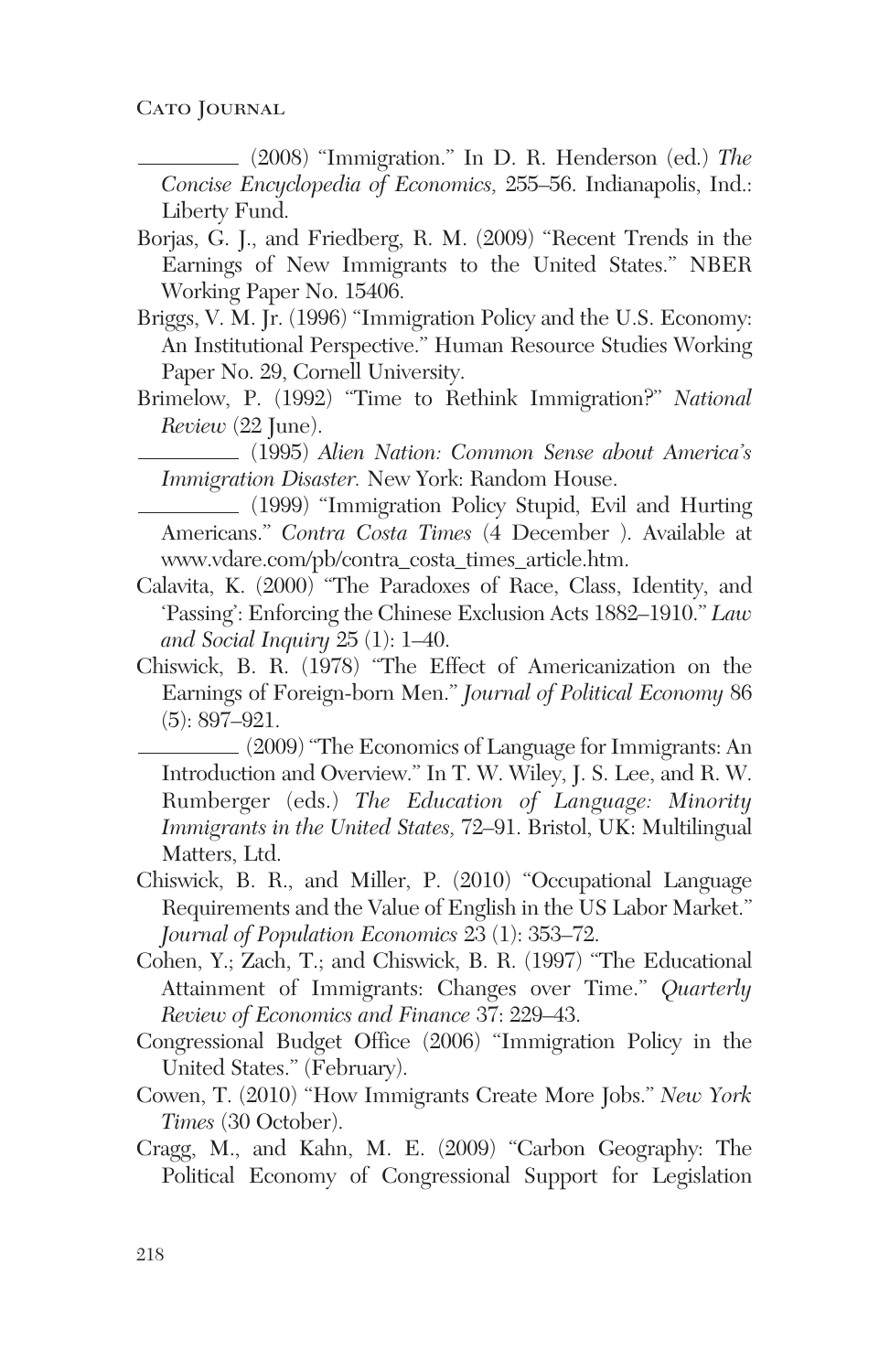Intended to Mitigate Greenhouse Gas Production." NBER Working Paper No. 14963.

- Crovitz, L. G. (2009) "We Need an Immigration Stimulus: A Recession Is Exactly When We Want Innovative Outsiders." *Wall Street Journal* (27 April: A13).
- Cutler, D. M.; Glaeser, E. L.; and Vigdor, J. L. (2005) "Is the Melting Pot Still Hot? Explaining the Resurgence of Immigrant Segregation." Harvard Institute of Economic Research, Discussion Paper No. 2071.
- Department of Homeland Security (2010) "Estimates of Unauthorized Immigrant Population Residing in the United States: January 2010." Office of Immigration Statistics Report. Washington: DHS.

(2011) *Yearbook of Immigration Statistics: 2010*. Washington: DHS.

- Freeman, R. B. (2006) "People Flows in Globalization." *Journal of Economic Perspectives* 20 (2): 145–70.
- Hall, M.; Singer, A.; De Jong, G. F.; and Graefe, D. R. (2011) "The Geography of Immigrant Skills: Educational Profiles of Metropolitan Areas." Metropolitan Policy Program at Brookings. Washington: Brookings Institution.
- Hao, L. (2001) "Immigrants and Wealth Stratification in the U.S." Joint Center for Poverty Research, Working Paper No. 216. Chicago: Northwestern University.
- Hoppe, H.-H. (1998) "The Case for Free Trade and Restricted Immigration." *Journal of Libertarian Studies* 13 (2): 221–33.

(2002) "Natural Order, the State, and the Immigration Problem." *Journal of Libertarian Studies* 16 (1): 75–97.

- Keynes, J. M. (1923) *A Tract on Monetary Reform.* New York: Macmillan.
- Kiely, K. (2009) "Kennedy 'Fashioned the Modern Day' Immigration System." *USA Today* (26 August).
- LaFountain, C., and Johnson, N. D. (2008) "How Hot Is the Melting Pot? Foreign-born Participation in the U.S. Elections." SSRN Working Paper No. 1218943.
- Lehman, T. E. (1995) "Coming to America: The Benefits of Open Immigration." *The Freeman* 45 (12): 777–80.
- Mansoor, A., and Quillin, B. (2006) *Migration and Remittances: Eastern Europe and the Former Soviet Union*. Washington: The